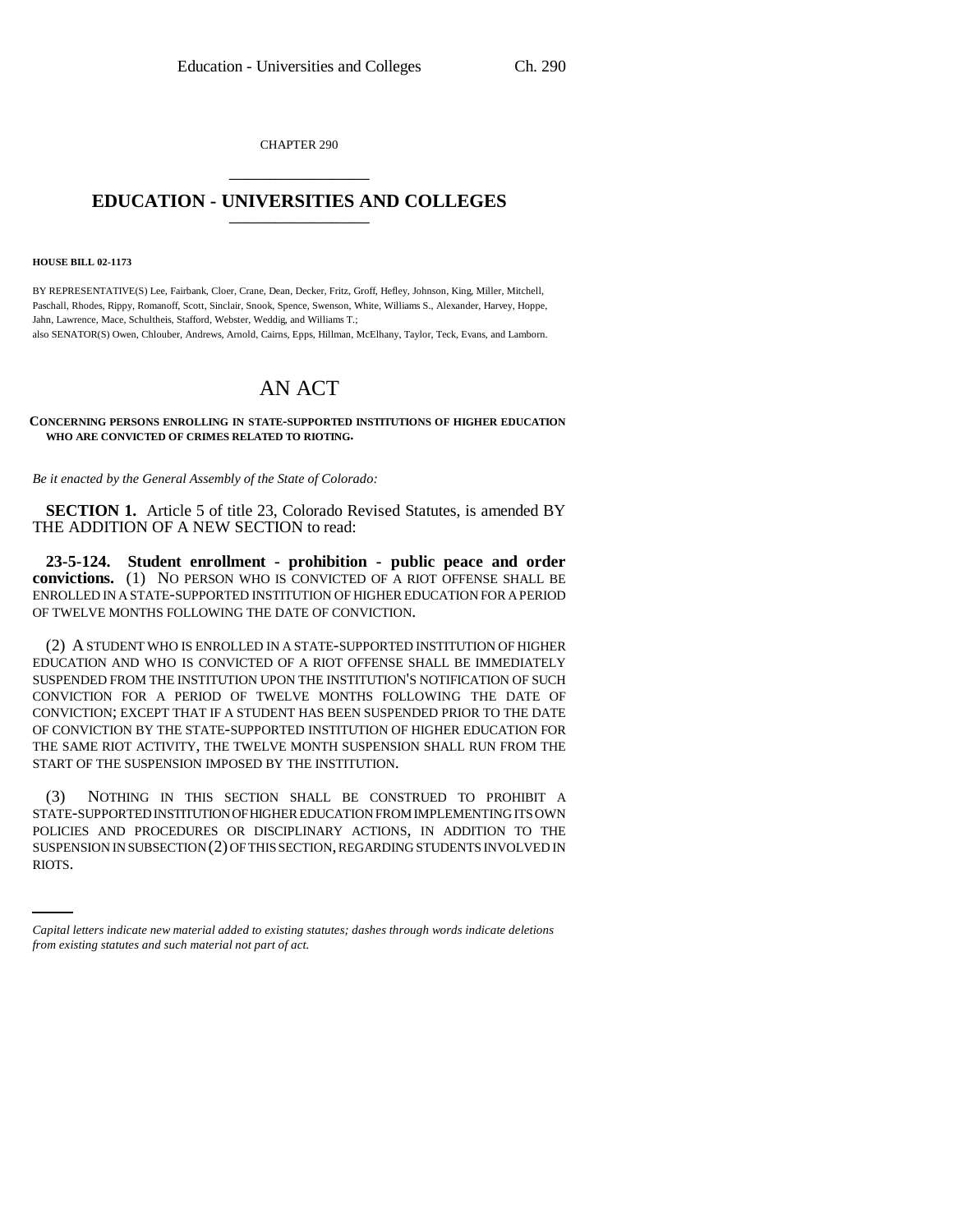(4) (a) THE COURT IN EACH JUDICIAL DISTRICT SHALL REPORT TO THE COLORADO COMMISSION ON HIGHER EDUCATION THE NAME OF ANY PERSON WHO IS CONVICTED IN THE JUDICIAL DISTRICT OF A RIOT OFFENSE.

(b) THE COLORADO COMMISSION ON HIGHER EDUCATION SHALL MAKE THE CONVICTION REPORTS RECEIVED PURSUANT TO PARAGRAPH (a) OF THIS SUBSECTION (4) AVAILABLE TO ALL STATE-SUPPORTED INSTITUTIONS OF HIGHER EDUCATION WITH THE NOTIFICATION THAT THE PERSONS INCLUDED IN THE CONVICTION REPORTS ARE SUBJECT TO THE PROVISIONS OF THIS SECTION AND THAT THE STATE-SUPPORTED INSTITUTION OF HIGHER EDUCATION IN WHICH ANY OF SUCH PERSONS ARE ENROLLED SHALL CONSIDER APPROPRIATE DISCIPLINARY ACTION AGAINST THE STUDENT.

(5) EACH STATE-SUPPORTED INSTITUTION OF HIGHER EDUCATION SHALL NOTIFY ITS STUDENTS AND PROSPECTIVE STUDENTS OF THE REQUIREMENTS OF THIS SECTION. THE GOVERNING BOARD OF EACH STATE-SUPPORTED INSTITUTION OF HIGHER EDUCATION SHALL PRESCRIBE THE MANNER IN WHICH THIS INFORMATION SHALL BE DISSEMINATED.

(6) FOR PURPOSES OF THIS SECTION, UNLESS THE CONTEXT OTHERWISE REQUIRES:

(a) "CONVICTED" MEANS HAVING RECEIVED A VERDICT OF GUILTY, PLEADED GUILTY OR NOLO CONTENDERE, OR HAVING RECEIVED A DEFERRED JUDGMENT AND SENTENCE.

(b) "RIOT OFFENSE" MEANS:

(I) INCITING RIOT, AS DESCRIBED IN SECTION 18-9-102, C.R.S.;

(II) ARMING RIOTERS, AS DESCRIBED IN SECTION 18-9-103, C.R.S.;

(III) ENGAGING IN A RIOT, AS DESCRIBED IN SECTION 18-9-104, C.R.S.

(c) "STATE-SUPPORTED INSTITUTION OF HIGHER EDUCATION" MEANS ANY POSTSECONDARY INSTITUTION THAT IS GOVERNED BY:

(I) THE STATE BOARD OF AGRICULTURE;

(II) THE BOARD OF REGENTS OF THE UNIVERSITY OF COLORADO;

(III) THE BOARD OF TRUSTEES OF THE COLORADO SCHOOL OF MINES;

(IV) THE BOARD OF TRUSTEES OF THE UNIVERSITY OF NORTHERN COLORADO;

(V) THE TRUSTEES OF THE STATE COLLEGES IN COLORADO;

(VI) THE STATE BOARD OF COMMUNITY COLLEGES AND OCCUPATIONAL EDUCATION; OR

(VII) THE BOARD OF ANY JUNIOR COLLEGE DISTRICT IN COLORADO.